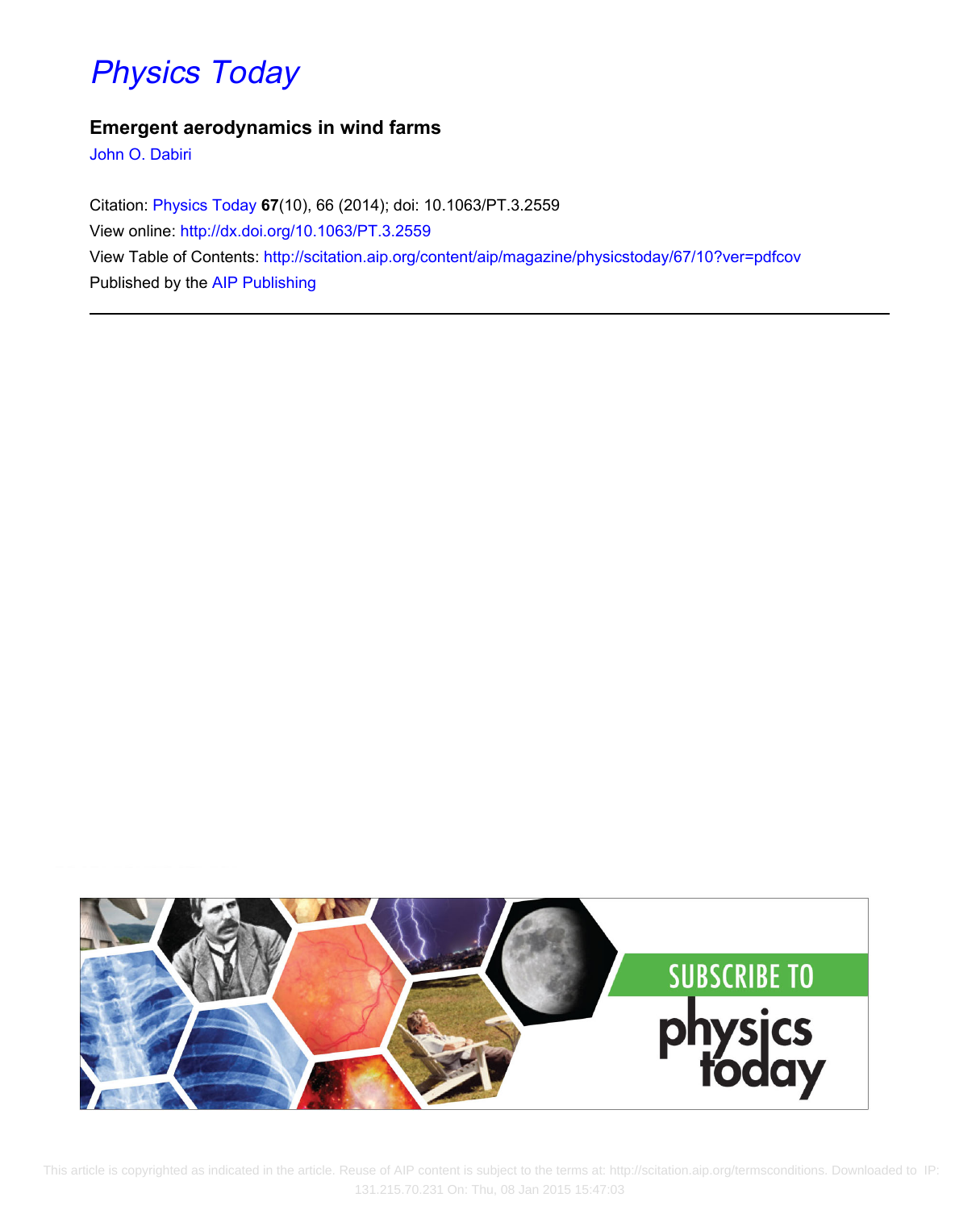# **Emergent aerodynamics in wind farms**

#### John O. Dabiri

**New designs for inexpensively harvesting wind energy were inspired by the fluid mechanics of fish schools.**

**John Dabiri** is a professor of aeronautics and bioengineering at the California Institute of Technology in Pasadena.

T he defining element of modern wind farms is the propeller-like structure known as a horizontal-axis wind turbine. A marvel of engineering, the HAWT typically comprises more than 8000 parts, and its blades reach more than 200 m above the ground.

The HAWT is also impressive in the efficiency with which it converts wind energy into electricity. In 1920 Albert Betz derived a theoretical limit on that efficiency by considering the kinetic energy flux conveyed by the wind upstream and downstream of a wind turbine. The difference in those energy fluxes,  $P$  —the result of energy extraction by the wind turbine—is related to the wind speeds in the vicinity of the turbine by  $P = \frac{1}{2} \cdot (\rho U_1) \cdot (U_0^2 - U_2^2)$ . Here  $U_1$  is the wind speed at the turbine rotor, and  $U_0$  and  $U_2$  are the speeds upstream and downstream of the rotor, respectively. The first term in parentheses quantifies the mass flux of air with density *ρ* through the area swept out by the wind turbine's rotor blades. The second term (with the leading factor of  $\%$  included) is the difference, per unit mass, of wind kinetic energy upstream and downstream from the wind turbine.

With the help of Bernoulli's equation, one can show that  $U_1 = \frac{1}{2} \cdot (U_0 + U_2)$ . Hence the efficiency of power extraction from the wind  $C_p$  (also called the power coefficient) depends on the ratio of  $U_2/U_0$  as

$$
C_p = P/(\frac{1}{2} \cdot \rho U_0^3) = \frac{1}{2} \cdot [1 + U_2/U_0 - (U_2/U_0)^2 - (U_2/U_0)^3].
$$

The efficiency is maximized for  $U_2/U_0 = \frac{1}{2}$ , which gives the Betz efficiency limit  $C_p = 16/27 = 59.3\%$ .

Remarkably, the peak performance of modern wind turbines exceeds 50% efficiency, which leaves relatively little room for further improvement. Unfortunately, because of turbulence created by the wind turbines situated farthest upstream, the downwind turbines perform less well than they would if they operated in isolation. Increasingly sophisticated numerical models can quantify the farm-scale aerodynamics; still, wind-farm designers have generally limited their strategies to mitigating the deleterious effects of wake turbulence.

#### A new school of thought

Observations of fish schooling in the ocean inspired my colleagues and me to pursue physical principles that could enable wind-farm design to go beyond the usual strategies and achieve synergies in farm-scale aerodynamics. Like the wind turbines, individual swimming fish generate turbulent wakes that could negatively affect their neighbors. Yet, rather than take the prevailing approach in wind-farm design and simply spread out as far as possible to avoid hydrodynamic

interactions, the fish instead coordinate their swimming in relatively close proximity. To be sure, if an optimization strategy underlies the behavior exhibited by fish schools, the objective is not energy harvesting per se. However, the same theoretical optimization tools that successfully predict the observed drag-minimizing configurations of fish schools can be applied to the design of wind farms. In our case, we are interested in farms with vertical-axis wind turbines (VAWTs), whose airfoil blades rotate about a vertical axis.

In schooling fish and wind-farm turbines alike, the flow conditions around each member of the group depend on the flow induced by neighboring members. The induced fluid velocity can, in principle, degrade or enhance the flow conditions for each group member. Furthermore, the degree of alteration can vary with location.

For conventional HAWT farms, the induced velocity appears to be uniformly detrimental. In contrast, field measurements at Caltech of full-scale (10-m-tall) VAWTs in close proximity have demonstrated the potential for augmented wind-turbine performance due to enhanced wind speeds generated by neighboring VAWTs. The effects seem to be most beneficial if neighboring VAWTs are counterrotating, staggered, or both.

The improved performance is primarily attributable to the acceleration of the wind as it passes around the main structure of each turbine. Figure 1 shows that velocity increase, obtained with a "potential flow" model for a single cylinder. When extended to an array of bodies, the model assumes that the effects of all neighbors are linearly superposed. Thus it only approx-